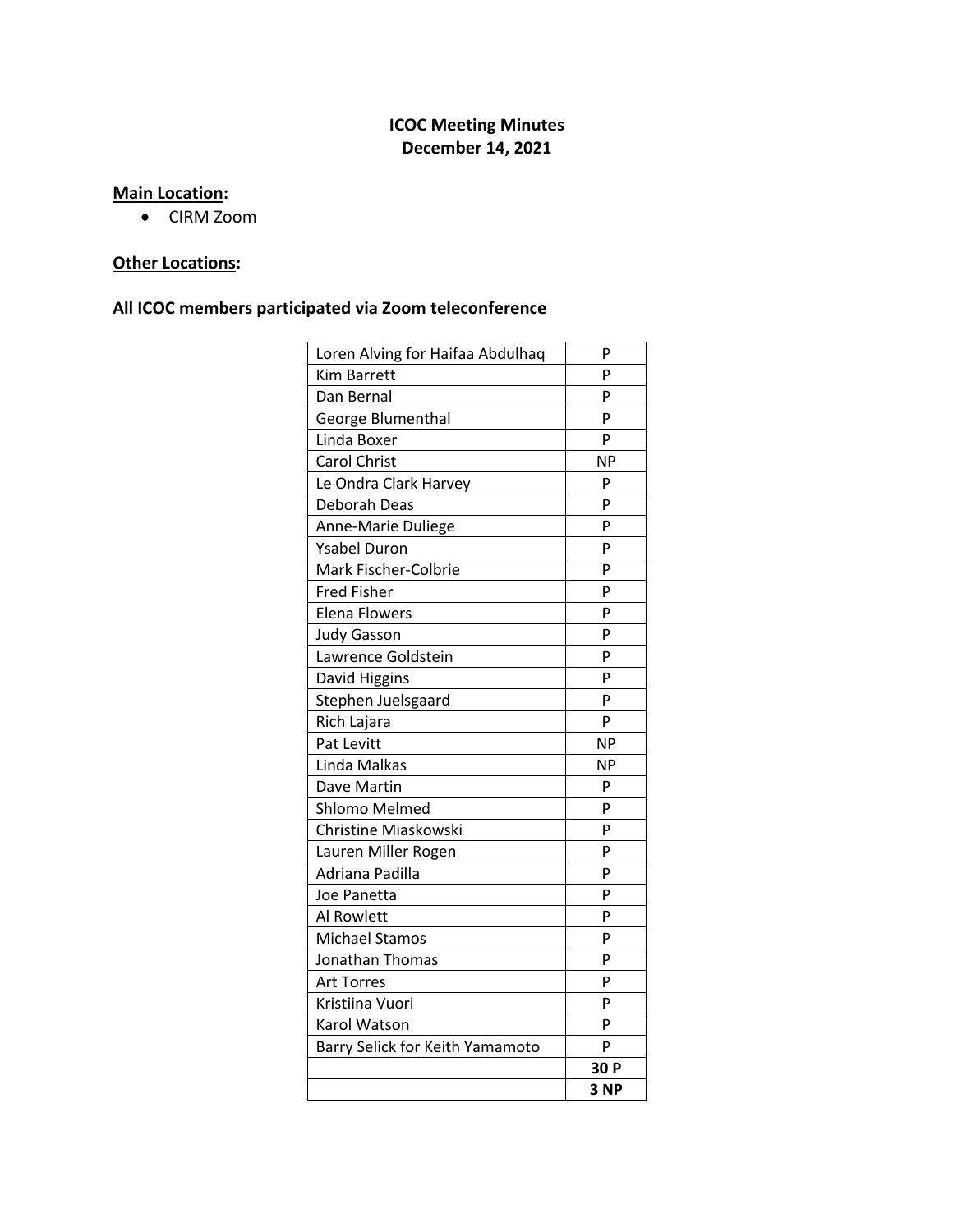### **OPEN SESSION:**

### **Agenda Item No. 3**

Chairman's report presented by Jonathan Thomas

### **Motion No. 1:**

- Motion moved by Art Torres to approve resolution honoring Os Steward.
- Motion seconded by Ysabel Duron.

#### **Vote:**

- The ICOC by unanimous voice vote approved the motion
- 28 YES; 0 NO; 0 ABSTENTIONS; 0 CONFLICTS

### **Agenda Item No. 4**

President's report presented by Maria Millan

### **Motion No. 2:**

- Motion moved by Art Torres to approve CIRM 5 year strategic plan.
- Motion seconded by Dave Martin.

#### **Vote:**

- The ICOC by unanimous vote approved the motion
- 28 YES; 0 NO; 0 ABSTENTIONS; 0 CONFLICTS

#### **CONSENT CALENDAR:**

### **Agenda Item No. 5, 6 and 7**

**Motion No. 3:**

- Motion moved by George Blumenthal to approve items on the consent calendar.
- Motion seconded by Kim Barrett.

#### **Vote:**

- The ICOC by unanimous vote approved the motion
- 28 YES; 0 NO; 0 ABSTENTIONS; 0 CONFLICTS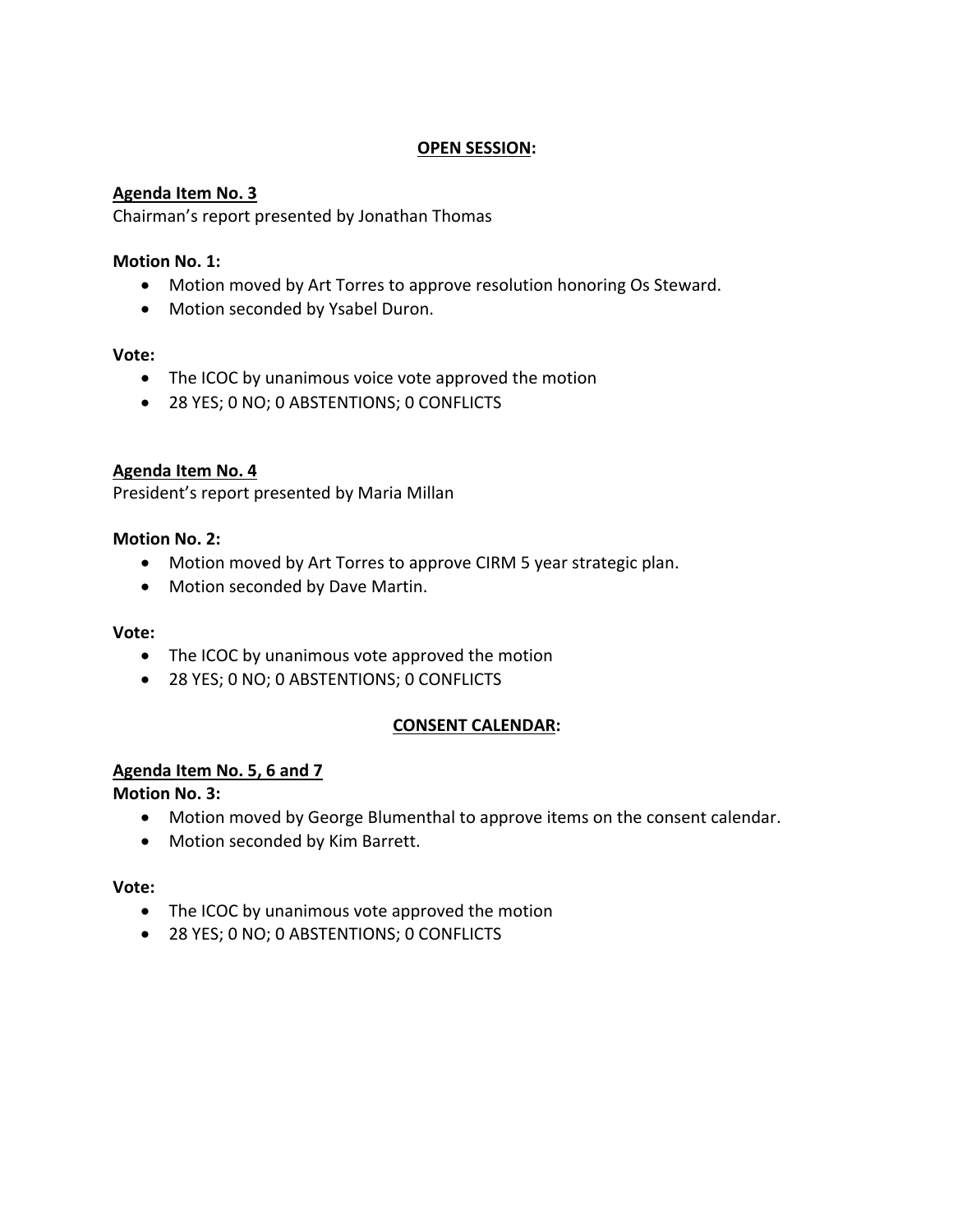# **ACTION ITEMS:**

## **Agenda Item No. 14**

Consideration of IP and Industry subcommittee mission statement.applications submitted in response to Translational Projects Program Announcement (TRAN 1,2,3 or 4):

• Presented by Steve Juelsgaard

### **Motion No. 4:**

- Motion moved by Steve Juelsgaard approve IP and Industry subcommittee mission statement.
- Motion seconded by Dave Martin.

### **Vote:**

- The ICOC by unanimous vote approved the motion
- 29 YES; 0 NO; 0 ABSTENTIONS; 0 CONFLICTS

### **Agenda Item No. 8**

Consideration of increase to EDUC 3 Summer Program to Accelerate Regenerative Medicine Knowledge Awards program budget:

• Presented by Gil Sambrano

### **Motion No. 5:**

- Motion moved by David Higgins to approve increase in SPARK awards program from \$5.1M to \$5,332,462
- Motion seconded by Dan Bernal.

#### **Vote:**

- The ICOC by majority vote approved the motion
- 14 YES; 0 NO; 0 ABSTENTIONS; 16 CONFLICTS (Abdulhaq, Barrett, Boxer, Christ, Deas, Duron, Flowers, Gasson, Goldstein, Levitt, Melmed, Miaskowski, Selick, Stamos, Vuori, Watson)

### **Agenda Item No. 9**

Consideration of applications submitted in response to to EDUC 3 Summer Program to Accelerate Regenerative Medicine Knowledge Awards program.

• Presented by Gil Sambrano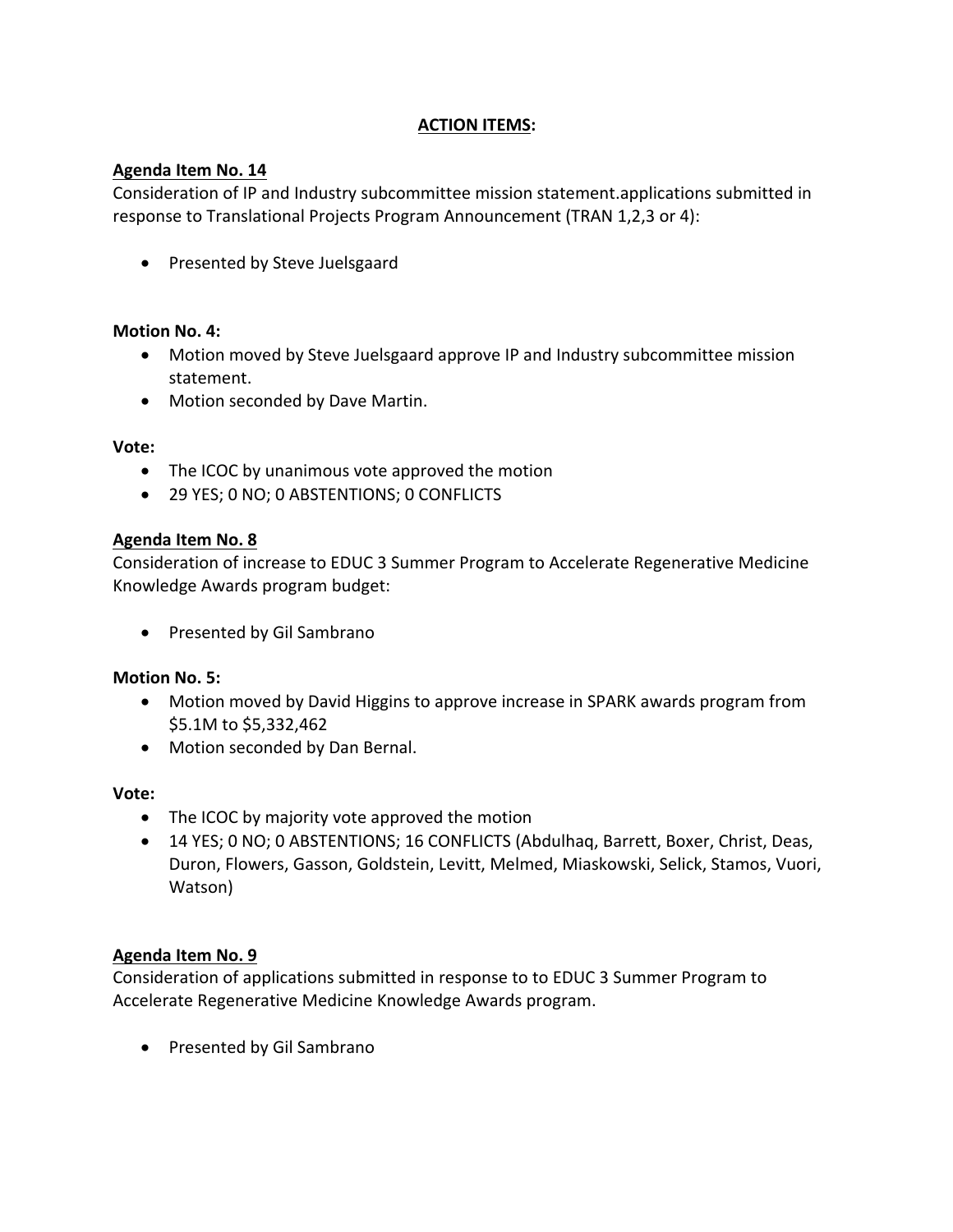### **Motion No. 6:**

- Motion moved by Anne-Marie Duliege to fund all 11 applications that scored 85 or greater.
- Motion seconded by Fred Fisher.

## **Vote:**

- The Application Review Subcommittee by unanimous vote approved the motion
- 19 YES; 0 NO; 0 ABSTENTIONS; 5 CONFLICTS (Duron, Flowers, Miaskowski, Torres, Watson)

## **Agenda Item No. 10**

Consideration of revised CIRM Research Budget for the Fiscal Year 21/22.

• Presented by Pouneh Simpson

### **Motion No. 7:**

- Motion moved by Fred Fisher to approve CIRM Research budget for the fiscal year 21/22.
- Motion seconded by Christine Miaskowski.

### **Vote:**

- The ICOC by unanimous vote approved the motion
- 27 YES; 0 NO; 0 ABSTENTIONS; 0 CONFLICTS

### **Agenda Item No. 17**

Consideration of ICOC Patient Advocate member compensation.

• Presented by Jonathan Thomas

### **Motion No. 8:**

- Motion moved by Anne Marie Duliege to approve ICOC Patient Advocate member compensation.
- Motion seconded by Shlomo Melmed.

### **Vote:**

- The ICOC by unanimous vote approved the motion
- 16 YES; 0 NO; 0 ABSTENTIONS; 8 CONFLICTS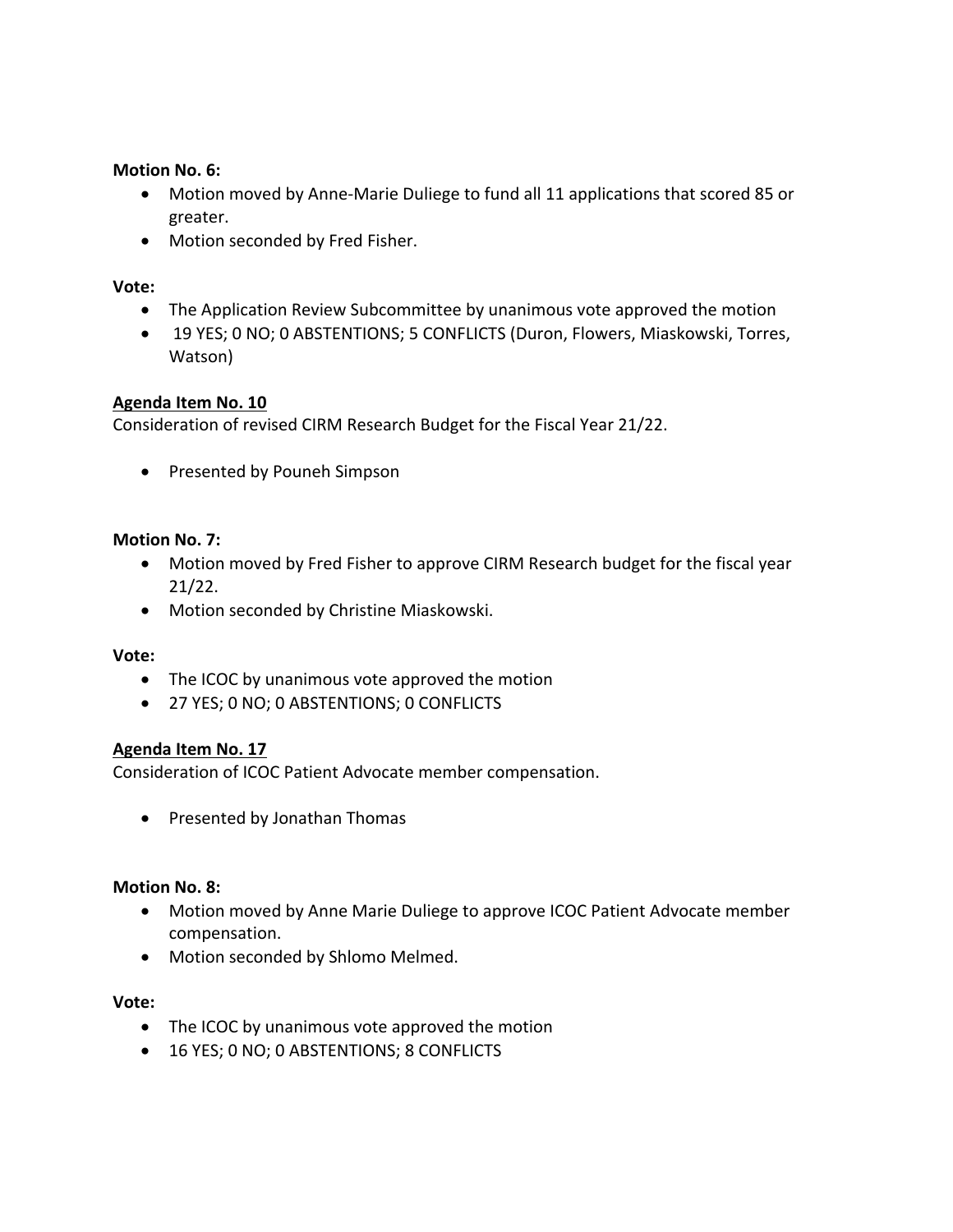## **Agenda Item No. 11**

Consideration of revised CIRM Administrative Budget for the Fiscal Year 21/22.

• Presented by Pouneh Simpson

### **Motion No. 9:**

- Motion moved by Michael Stamos to approve CIRM administrative budget for the fiscal year 21/22.
- Motion seconded by George Blumenthal.

### **Vote:**

- The ICOC by unanimous vote approved the motion
- 26 YES; 0 NO; 0 ABSTENTIONS; 0 CONFLICTS

### **CLOSED SESSION:**

A closed session was taken.

### **ACTION ITEMS:**

### **Agenda Item No. 16**

Consideration of compensation for CEO/President.

• Presented by Judy Gasson

#### **Motion No. 10:**

- Motion moved by Kristiina Vuori to approve 3 percent salary increase for CIRM President retroactive to July 1, 2021.
- Motion seconded by George Blumenthal.

#### **Vote:**

- The ICOC by unanimous vote approved the motion
- 23 YES; 0 NO; 0 ABSTENTIONS; 0 CONFLICTS

### **Agenda Item No. 15**

Consideration of compensation for ICOC Chair and Vice Chair.

• Presented by Judy Gasson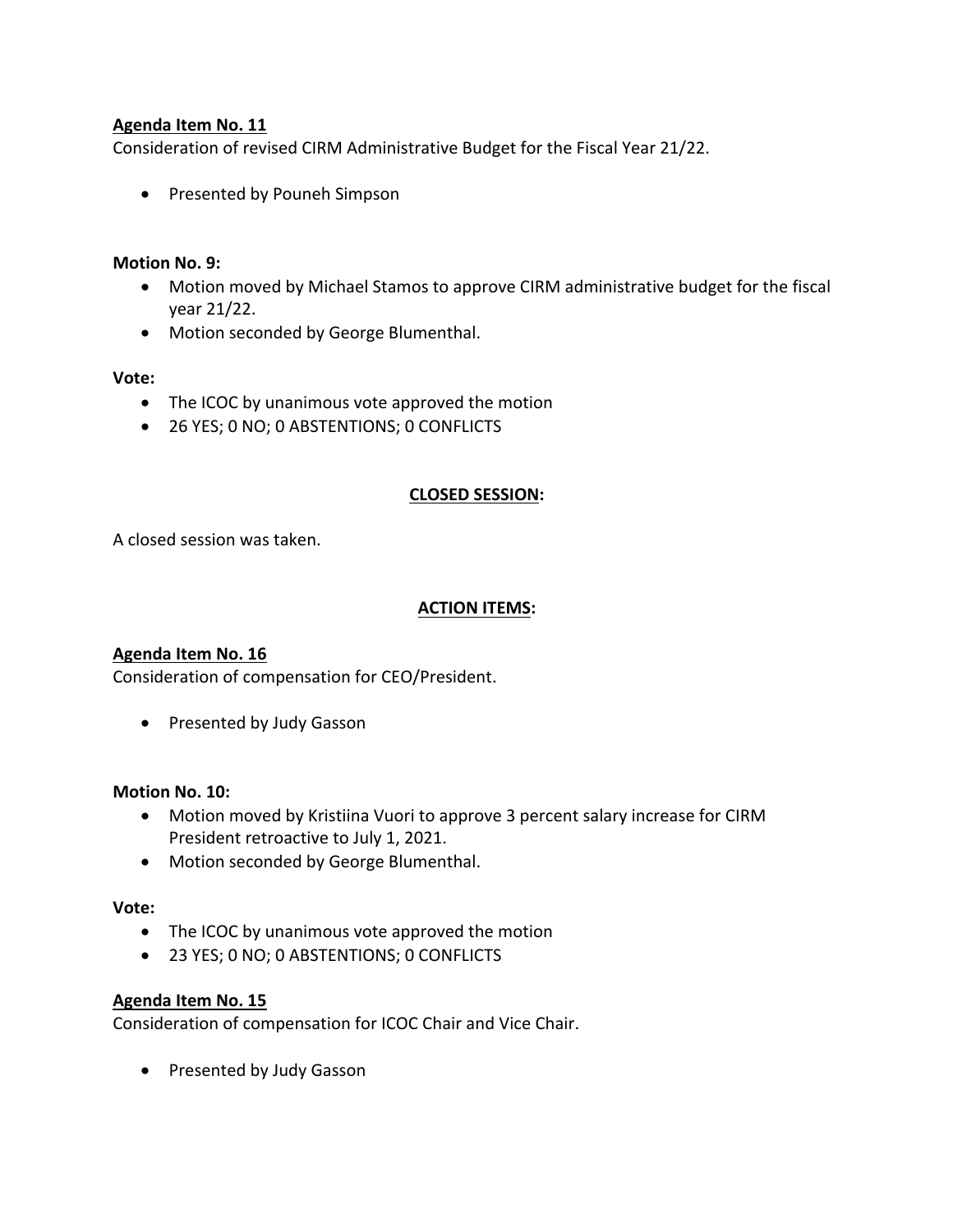**Motion No. 11:**

- Motion moved by Kristiina Vuori to approve 3 percent salary increase for ICOC Chair and Vice Chair retroactive to July 1, 2021.
- Motion seconded by George Blumenthal.

### **Vote:**

- The ICOC by unanimous vote approved the motion
- 21 YES; 0 NO; 0 ABSTENTIONS; 2 CONFLICTS (Art Torres, Jonathan Thomas)

## **DISCUSSION ITEMS:**

### **Agenda Item No. 18**

Public Comment

• No public comment.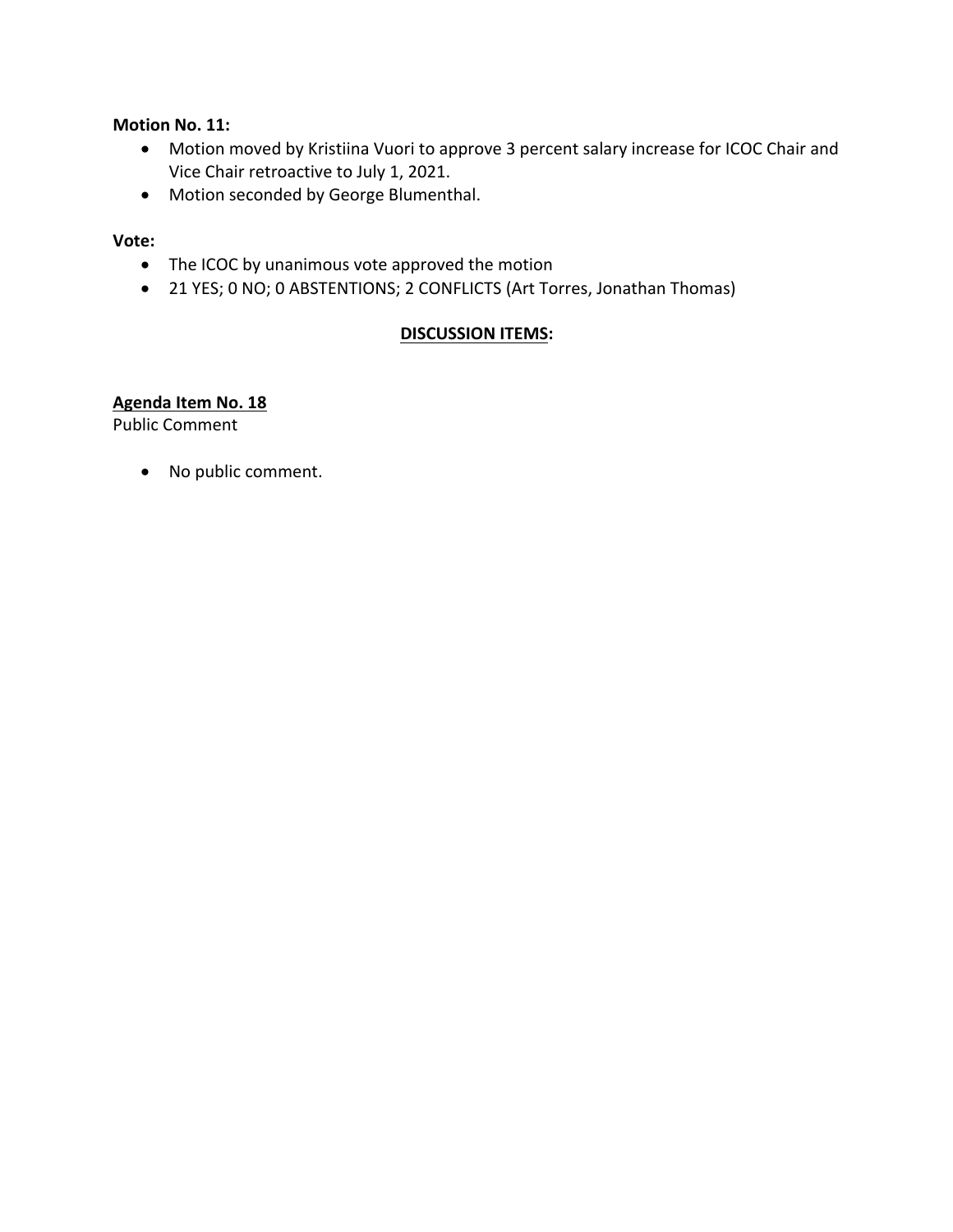| <b>ICOC/ARS Meeting</b>                 |                   |                                           |                                         |                                 |                                                          |                                                                           |                                    |                                                                  |
|-----------------------------------------|-------------------|-------------------------------------------|-----------------------------------------|---------------------------------|----------------------------------------------------------|---------------------------------------------------------------------------|------------------------------------|------------------------------------------------------------------|
| December 14, 2021                       |                   |                                           |                                         |                                 |                                                          |                                                                           |                                    |                                                                  |
|                                         |                   |                                           |                                         |                                 |                                                          |                                                                           |                                    |                                                                  |
|                                         |                   | <b>VOTE</b>                               |                                         |                                 |                                                          |                                                                           |                                    |                                                                  |
|                                         |                   | <b>MOTION 1</b>                           | <b>MOTION 2</b>                         | <b>MOTION 3</b>                 | <b>MOTION 4</b>                                          | <b>MOTION 5</b>                                                           | <b>MOTION 6</b>                    | <b>MOTION 7</b>                                                  |
|                                         |                   | Maker: Torres                             | Maker: Torres                           | Maker: Blumenthal               | Maker: Juelsgaard                                        | Maker: Higgins                                                            | Maker: Duliege                     | Maker: Fisher                                                    |
|                                         |                   | Second: Duron                             | Second: Martin                          | Second: Barrett                 | Second: Martin                                           | Second: Bemal                                                             | Second: Fisher                     | Second: Miaskowski                                               |
| <b>MEMBERS</b>                          | <b>ATTENDANCE</b> | Resolution Honoring Dr.<br>Oswald Stewart | Approve the Five year<br>strategic plan | Approve the Consent<br>Calendar | Approve IP Industry<br>Subcommittee mission<br>statement | approve increase in SPARK<br>awards program from \$5.1M<br>to \$5,332,462 | Approve to fund 11<br>applications | APPROVE THE \$114<br>MILLION INCREASE TO<br>CIRM RESEARCH BUDGET |
| Loren Alving present for Haifa Abdulhaq | P                 | Y                                         | Y                                       | Y                               | Y                                                        | $\mathsf{C}$                                                              |                                    | Y                                                                |
| Kim Barrett                             | P                 | Y                                         | Y                                       | Y                               | Y                                                        | $\mathsf{C}$                                                              | Y                                  | Y                                                                |
| Dan Bemal                               | P                 | Y                                         | Y                                       | Y                               | Y                                                        | Y                                                                         |                                    | <b>NP</b>                                                        |
| George Blumenthal                       | P                 | Y                                         | Y                                       | Y                               | Y                                                        | Y                                                                         |                                    | Y                                                                |
| Linda Boxer                             | P                 | Y                                         | Y                                       | Y                               | Y                                                        | $\mathtt{C}$                                                              |                                    | <b>NP</b>                                                        |
| Carol Christ                            | <b>NP</b>         |                                           |                                         |                                 |                                                          | $\mathsf{C}$                                                              |                                    |                                                                  |
| Le Ondra Clark Harvev                   | P                 | <b>NP</b>                                 | NP                                      | <b>NP</b>                       | NP                                                       | Y                                                                         | Y                                  | <b>NP</b>                                                        |
| Deborah Deas                            | P                 | Y                                         | Y                                       | Y                               | Y                                                        | $\mathtt{C}$                                                              |                                    | Y                                                                |
| Anne-Marie Duliege                      | P                 | Y                                         | Y                                       | Y                               | Y                                                        | $\mathsf Y$                                                               | Y                                  | Y                                                                |
| Ysabel Duron                            | P                 | Y                                         | Y                                       | Y                               | Y                                                        | $\mathsf{C}$                                                              | Y                                  | Y/C                                                              |
| Mark Fischer-Colbrie                    | P                 | Y                                         | Y                                       | Y                               | Y                                                        | Y                                                                         | Y                                  | Y                                                                |
| Fred Fisher                             | P                 | <b>NP</b>                                 | <b>NP</b>                               | <b>NP</b>                       | Y                                                        | Y                                                                         | Y                                  | Y                                                                |
| Elena Flowers                           | P                 | Y                                         | Y                                       | Y                               | Y                                                        | $\mathtt{C}$                                                              | Y                                  | Y/C                                                              |
| Judy Gasson                             | P                 | Y                                         | Y                                       | Y                               | Y                                                        | $\mathtt{C}$                                                              |                                    | Y                                                                |
| Larry Goldstein                         | P                 | Y                                         | Y                                       | Y                               | Y                                                        | $\mathtt{C}$                                                              |                                    | Y                                                                |
| David Higgins                           | P                 | Y                                         | Y                                       | Y                               | Y                                                        | Y                                                                         | Y                                  | Y                                                                |
| Steve Juelsgaard                        | P                 | Y                                         | Y                                       | Y                               | Y                                                        |                                                                           | Y                                  | Y                                                                |
| Rich Lajara                             | P                 | Y                                         | Y                                       | Y                               | Y                                                        | Y                                                                         | Y                                  | Y                                                                |
| Pat Levitt                              | <b>NP</b>         |                                           |                                         |                                 |                                                          |                                                                           |                                    |                                                                  |
| Linda Malkas                            | <b>NP</b>         |                                           |                                         |                                 |                                                          |                                                                           |                                    |                                                                  |
| Dave Martin                             | P                 | Y                                         | Y                                       | Y                               | Y                                                        | Y                                                                         | Y                                  | Y                                                                |
| Shlomo Melmed                           | P                 | Y                                         | Y                                       | Y                               | Y                                                        | $\mathsf{C}$                                                              |                                    | Y                                                                |
| Christine Miaskowski                    | P                 | Υ                                         | Y                                       | Y                               | Y                                                        | $\mathtt{C}$                                                              | Y                                  | Y/C                                                              |
| Lauren Miller Rogen                     | P                 | Y                                         | Y                                       | Y                               | Y                                                        | Y                                                                         | Y                                  | Y                                                                |
| Adriana Padilla                         | P                 | Y                                         | Y                                       | Y                               | Y                                                        | Y                                                                         | Y                                  | Y                                                                |
| Joe Panetta                             | P                 | Y                                         | Y                                       | Y                               | Y                                                        | Y                                                                         | Y                                  | Y                                                                |
| Al Rowlett                              | P.                | Y                                         | Y                                       | Y                               | Y                                                        | Y                                                                         | Y                                  | Y                                                                |
| Barry Selick presetn for Keith Yamamoto | P                 | Y                                         | Y                                       | Y                               | Y                                                        | $\mathtt{C}$                                                              |                                    | Y                                                                |
| Michael Stamos                          | P                 | Y                                         | Y                                       | Y                               | Y                                                        | $\mathtt{C}$                                                              |                                    | Y                                                                |
| Jonathan Thomas                         | P                 | Y                                         | Y                                       | Y                               | Y                                                        | Y                                                                         | Y                                  | Y                                                                |
| Art Torres                              | P                 | Y                                         | Y                                       | Y                               | Y                                                        | $\mathtt{C}$                                                              | Y                                  | Y/C                                                              |
| Kristiina Vuori                         | P                 | Υ                                         | Y                                       | Y                               | Y                                                        | $\mathtt{C}$                                                              |                                    | Y                                                                |
| Karol Watson                            | P                 | Y                                         | Y                                       | Y                               | Y                                                        | $\mathsf{C}$                                                              | Y                                  | Y/C                                                              |
|                                         | 30 P              | 28 Y                                      | 28 Y                                    | 28 Y                            | 29 Y                                                     | 14 Y                                                                      | 19 Y                               | 27 Y                                                             |
|                                         | 3 NP              | 0 N                                       | 0N                                      | 0 N                             | 0 N                                                      | 0N                                                                        | 0N                                 | 0 N                                                              |
|                                         |                   | <b>0A</b>                                 | 0 A                                     | 0 A                             | 0 A                                                      | 0 A                                                                       | 0A                                 | 0 A                                                              |
|                                         |                   | 0C                                        | 0C                                      | 0C                              | 0C                                                       | 16 C                                                                      | 0 C                                | 5 C                                                              |
|                                         |                   | Approved by voice vote                    | Approved                                | Approved                        | Approved                                                 | Approved                                                                  | Approved                           | Approved                                                         |

| <b>LEGEND</b>                                          |
|--------------------------------------------------------|
| <b>Attendance</b>                                      |
| NP - Not Present                                       |
| P - Present                                            |
| <b>Votes</b>                                           |
| A - Abstain                                            |
| C - Conflict                                           |
| $N - No$                                               |
| VV - Voice Vote                                        |
| $Y - Yes$                                              |
| Y/C - Yes, except for those which I have<br>a conflict |